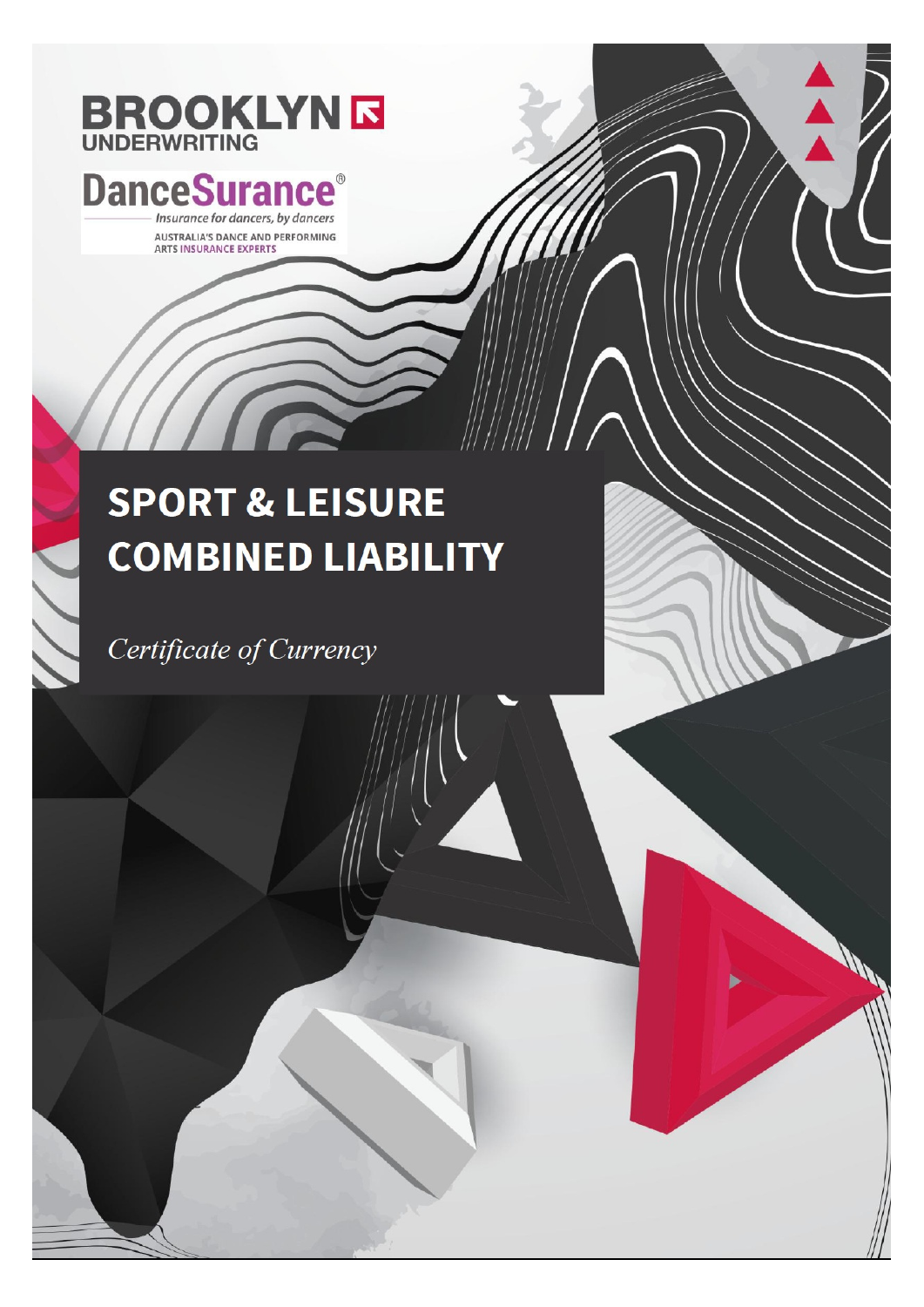## **SCHEDULE**

To whom it may concern, this certificate:

- is issued as a matter of information only and confers no rights upon the holder;
- does not amend, extend or alter the coverage afforded by the policy listed;
- is only a summary of the cover provided. For full particulars, reference must be made to the current policy wording, any agreed endorsements and the policy schedule;
- is current only at the Date of Issue.

| <b>Policy Number</b>        | BXLC-DCL-2016-002232                                                                                                                                                                                                                                                                                                                                                                                                                                                                                                                                                                                                                                                                  |                                                        |
|-----------------------------|---------------------------------------------------------------------------------------------------------------------------------------------------------------------------------------------------------------------------------------------------------------------------------------------------------------------------------------------------------------------------------------------------------------------------------------------------------------------------------------------------------------------------------------------------------------------------------------------------------------------------------------------------------------------------------------|--------------------------------------------------------|
| The Insured/Policyholder    | SUPERHEROES PTY LTD                                                                                                                                                                                                                                                                                                                                                                                                                                                                                                                                                                                                                                                                   |                                                        |
| <b>The Insurer</b>          | XL Insurance Company SE, Australia Branch (ABN 36 083 570 441), trading<br>as Brooklyn Underwriting                                                                                                                                                                                                                                                                                                                                                                                                                                                                                                                                                                                   |                                                        |
| The Broker                  | DanceSurance, P.O. Box 4408, Knox City Centre, VIC, 3152                                                                                                                                                                                                                                                                                                                                                                                                                                                                                                                                                                                                                              |                                                        |
| <b>Period of Insurance</b>  | <b>Effective Date</b><br>01/09/21<br>01/09/22<br><b>Expiry Date</b>                                                                                                                                                                                                                                                                                                                                                                                                                                                                                                                                                                                                                   | At 4:00pm LST                                          |
| <b>Insured's Business</b>   | The principle activities of Dance & Performing Arts, and Similar and/or<br>Associated Activities include but are not limited to tuition, education,<br>performances, demonstrations, administration, modelling, cheerleading,<br>theatre, movement activities (including zumba, yoga, pilates, pole, tai chi,<br>and other similar activities), entertainers, comperes / MC's in a Dance &<br>Performing Arts environment, DJ's and social bands, singers, choirs and<br>musicians. Furthermore the Business includes responsibilities as landlords,<br>tenants, property owners and organisers of social and fund raising activities<br>and any other activities incidental thereto. |                                                        |
| <b>Situation / Premises</b> | C/- At and From EASTGARDENS NSW 2036                                                                                                                                                                                                                                                                                                                                                                                                                                                                                                                                                                                                                                                  |                                                        |
| <b>Territorial Limits</b>   | Worldwide                                                                                                                                                                                                                                                                                                                                                                                                                                                                                                                                                                                                                                                                             |                                                        |
| <b>Policy Wording</b>       | Brooklyn S&L CLI Policy Wording 03.21                                                                                                                                                                                                                                                                                                                                                                                                                                                                                                                                                                                                                                                 |                                                        |
| <b>Interested Party:</b>    | Carsingha Investments Pty Ltd ATF Carsingha Investments Unit Trust (ABN<br>92 974 026 966) & Canterbury Bankstown Council                                                                                                                                                                                                                                                                                                                                                                                                                                                                                                                                                             |                                                        |
| <b>Limit of Liability:</b>  |                                                                                                                                                                                                                                                                                                                                                                                                                                                                                                                                                                                                                                                                                       |                                                        |
| <b>Section 1</b>            | <b>Public Liability</b>                                                                                                                                                                                                                                                                                                                                                                                                                                                                                                                                                                                                                                                               | \$20,000,000                                           |
|                             |                                                                                                                                                                                                                                                                                                                                                                                                                                                                                                                                                                                                                                                                                       | Any one Occurrence                                     |
|                             | <b>Products Liability</b>                                                                                                                                                                                                                                                                                                                                                                                                                                                                                                                                                                                                                                                             | \$20,000,000                                           |
|                             |                                                                                                                                                                                                                                                                                                                                                                                                                                                                                                                                                                                                                                                                                       | Any one Occurrence and in the Aggregate                |
|                             | <b>Excess</b>                                                                                                                                                                                                                                                                                                                                                                                                                                                                                                                                                                                                                                                                         | \$0 Each and every Occurrence                          |
|                             | <b>Retroactive Date</b>                                                                                                                                                                                                                                                                                                                                                                                                                                                                                                                                                                                                                                                               | Inception                                              |
| <b>Section 2</b>            | <b>Civil Liability</b>                                                                                                                                                                                                                                                                                                                                                                                                                                                                                                                                                                                                                                                                | \$10,000,000                                           |
|                             |                                                                                                                                                                                                                                                                                                                                                                                                                                                                                                                                                                                                                                                                                       | Any one Occurrence and in the Aggregate                |
|                             | <b>Excess</b>                                                                                                                                                                                                                                                                                                                                                                                                                                                                                                                                                                                                                                                                         | \$0 Each and every Occurrence                          |
|                             | <b>Retroactive Date</b>                                                                                                                                                                                                                                                                                                                                                                                                                                                                                                                                                                                                                                                               | Inception, excluding known claims and<br>circumstances |

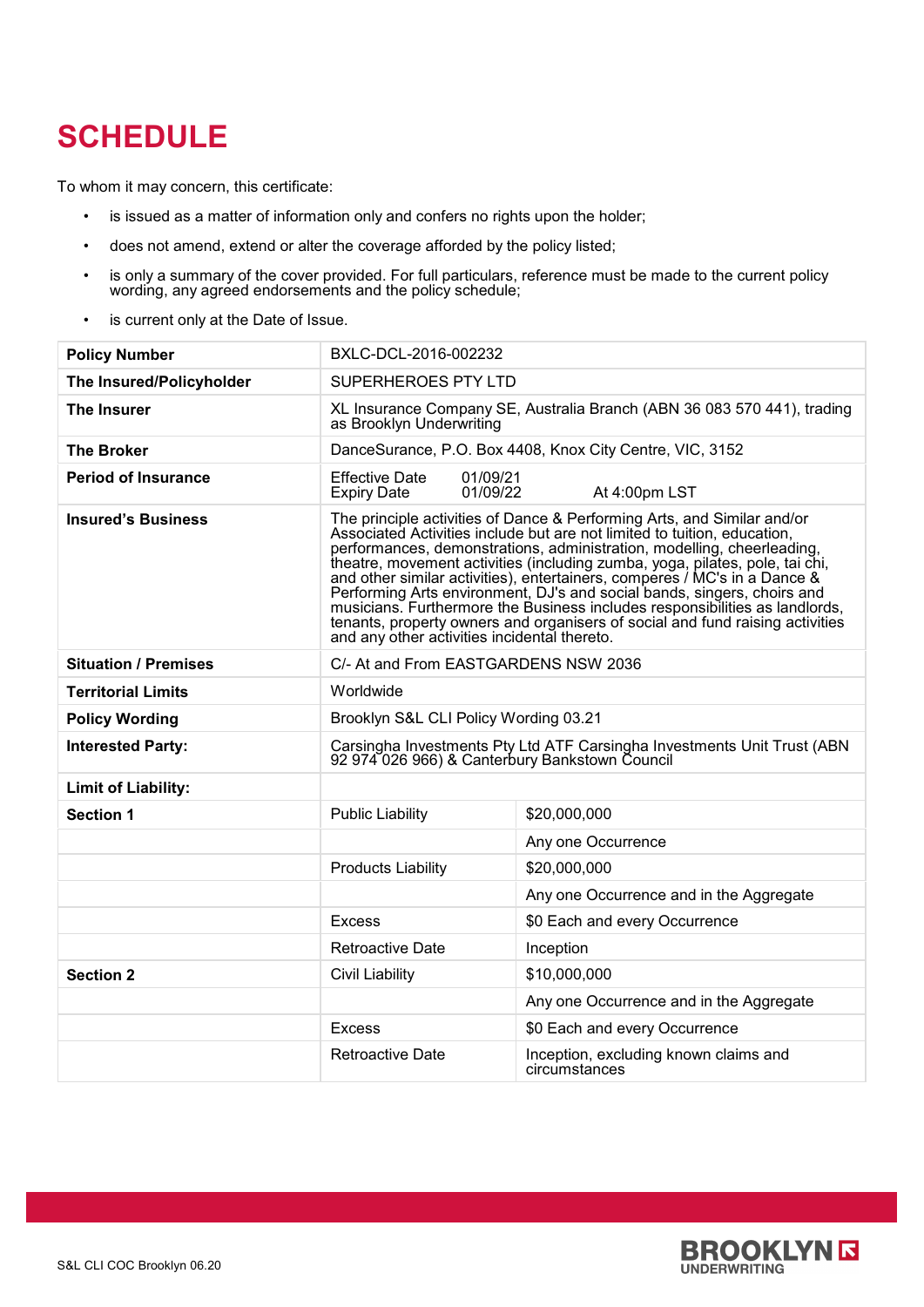#### **SPECIAL ENDORSEMENTS, CONDITIONS and SUBJECTIVITIES**

#### **Renewal Notes**

#### **Additional Exclusion - Pyrotechnics**

This Policy does not cover any Personal Injury or Property Damage directly or indirectly caused by or arising from pyrotechnics, fireworks, bonfires, fires or activities involving the use of naked flames.

#### **Contractors/Sub-Contractors Condition**

It is hereby agreed and understood that all contractors, subcontractors, security, stallholders and third-party performers have their own liability insurance with a minimum Limit of Liability of \$10,000,000 any one Occurrence unless specifically stated elsewhere in the Schedule. It is the responsibility of the Insured to check that such cover is in force and to obtain and retain a copy of certificates of currency.

This Condition does not apply to freelance instructors whilst teaching for the Insured, or temporary contractors or temporary workers whilst engaged by and under the control of the Insured and whilst in connection with the Insured's Business.

In the event of breach of the above Condition, the Insurer shall have no liability under this Policy, unless the Insured can evidence that non-compliance with this condition could not have increased the risk of the loss which actually occurred in the circumstances in which it occurred.

#### **Additional Exclusion - Aerial Activities**

This Policy does not cover any Personal Injury or Property Damage directly or indirectly caused by or arising from Aerial Activities.

The following Definition titled **Aerial Activities** is added to the policy:

#### **Definition**

"Aerial Activities" means gymnastics, aerial silks, aerial hoop, gravity yoga, rope climbing and any other activity involving apparatus suspended from the ceiling above.

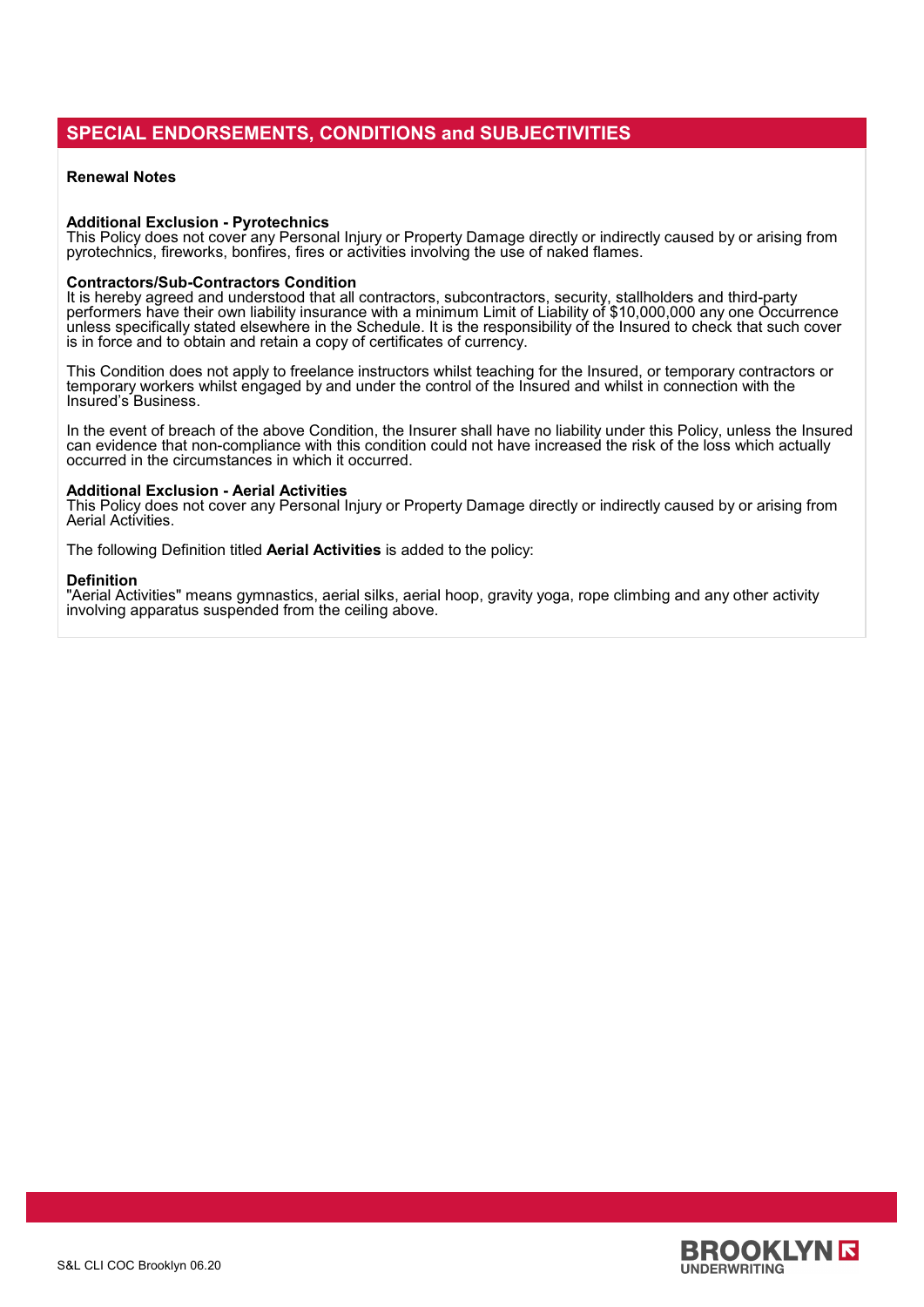#### **Abuse Extension**

This extension under the Section 1 Public and Products Liability of the Policy is written on a claims made and notified basis and only covers events which:

(1) Occur after the Retroactive Date stated in the Schedule; and

(2) In respect of which a Claim is both first made against the Company and notified to the Insurer during the Period of Insurance.

The indemnity of the Insurer is extended to indemnify the Company against all Defence Costs incurred in defending a Claim brought against the Company alleging negligence of the Company in respect of Personal Injury caused by Molestation, Sexual Abuse/Assault which the Company has become legally liable to pay.

In addition to the General Definitions the following definitions also apply to this Extension:

(a) Company means:

The organisation named as the Policyholder in the Schedule and any Subsidiary

(b) Subsidiary means: Any entity:

(i) Which is deemed to be a subsidiary of the Company at the start of the Period of Insurance by Australian law provided the accounts of any Subsidiary are incorporated into the accounts of the Company in accordance with the relevant accounting standard; or

(ii) In which the Company controls more than 50% of the issued share capital or has more than one half of the maximum voting rights for any vote at a general meeting of the body corporate or entity.

The indemnity granted under this Extension is subject to the following additional conditions:

(i) Limit of Liability: \$2,000,000 any one Occurrence and in the Aggregate

(ii) Excess: \$500 each and every Occurrence

Nothing in this Extension shall require the Insurer to indemnify any person who has perpetrated or allegedly perpetrated any Molestation, Sexual Abuse/Assault or who has by act or omission condoned any such act.

*The Schedule, the Policy Wording and any agreed endorsements are to be read together as one contract.*

Craig Langham Signed for & on behalf of XL Insurance Company SE, Australia Branch (ABN 36 083 570 441), trading as Brooklyn **Underwriting** 

#### **Date of Issue: 21/07/21**

We hereby certify that the abovementioned policy is current as at the Date of Issue. Whilst an Expiry Date has been indicated, the policy may be cancelled before that date and accordingly reliance should not be placed on the Expiry Date.

This Certificate of Currency is issued as a matter of general information only and confers no rights upon the Certificate holder. This Certificate of Currency does not amend, extend or alter the terms of the abovementioned policy.